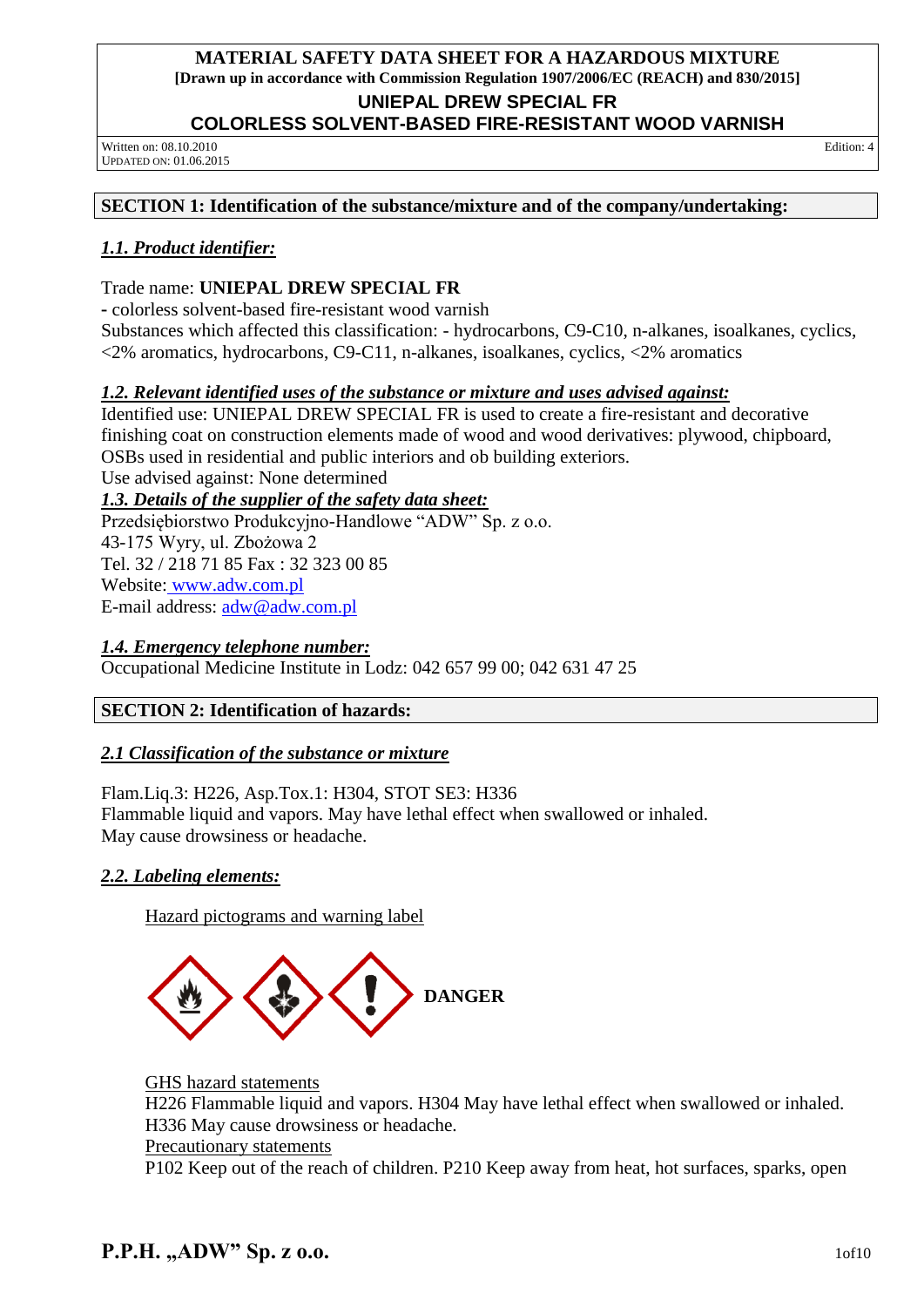### **UNIEPAL DREW SPECIAL FR**

### **COLORLESS SOLVENT-BASED FIRE-RESISTANT WOOD VARNISH**

Written on: 08.10.2010 UPDATED ON: 01.06.2015

Edition: 4

flames and other ignition sources. No smoking. P280 Wear protective gloves/protective clothing/eye protection/face protection.

P301+P330+P331 IF SWALLOWED: Rinse mouth. Do not induce vomiting. P312 Call a POISON CENTER or a doctor if you feel unwell.

Additional marking

EUH066 Repeated exposure may cause skin dryness or cracking.

#### *2.3 Other hazards*

No information available on whether the mixture fulfills the PBT or vPvB criteria according to annex XIII of REACH. Adequate tests have not been carried out.

| <b>Directive 2004/42/EC - VOC:</b> | VOC limit as per Directive $2004/42$ /EC for this product (cat A/d): |
|------------------------------------|----------------------------------------------------------------------|
| in paint and varnish               | $400 \text{ g}/1 (2007)$                                             |
|                                    | The product contains maximum 400 $g/l$ VOC                           |

#### **SECTION 3: Composition / information on ingredients:**

#### *3.1. Substances:*

Not applicable

#### *3.2. Mixtures:*

*Composition: a mixture of alkyd resin in a solvent and auxiliary solutions*

| $CAS: -$<br>EINECS: -919-857-5/<br>Index number: -<br>Proper registration number:<br>01-2119463258-33-XXXX | Hydrocarbons, C10-C13, n-alkanes, isoalkanes, cyclics, <2% aromatics<br>Flam.Lig.3: H226, Asp.Tox.1: H304, STOT SE3: H336, EUH066                                   | < 32%    |
|------------------------------------------------------------------------------------------------------------|---------------------------------------------------------------------------------------------------------------------------------------------------------------------|----------|
| $CAS: -$<br>EINECS: -<br>Index number: -<br>Proper registration number:<br>$01 -$<br>2119471843-32-XXXX    | Hydrocarbons, C10-C13, n-alkanes, isoalkanes, cyclics, <2% aromatics<br>Flam.Liq.3: H226, Asp.Tox.1: H304, STOT SE3: H336, EUH066, Aquatic Chronic 3<br>H412,EUH066 | $< 10\%$ |

### **SECTION 4: First aid measures:**

### *4.1 Description of first aid measures:*

*long-term inhalation:*

 take the injured out of the exposure site, administer oxygen / perform CPR with obstructed breathing, keep at rest, protect against heat loss, call a physician.

*skin contact:*

- remove contaminated clothing, thoroughly wash with soap and a large amount of water. Seek medical assistance if irritation persists. DO NOT USE solvents or thinners.

*eye contact:*

wash abundantly with water with the eyelids open, consult a physician

*ingestion:*

 when swallowed, do not induce vomiting, rinse your mouth with water, keep at rest, immediately call a medical assistance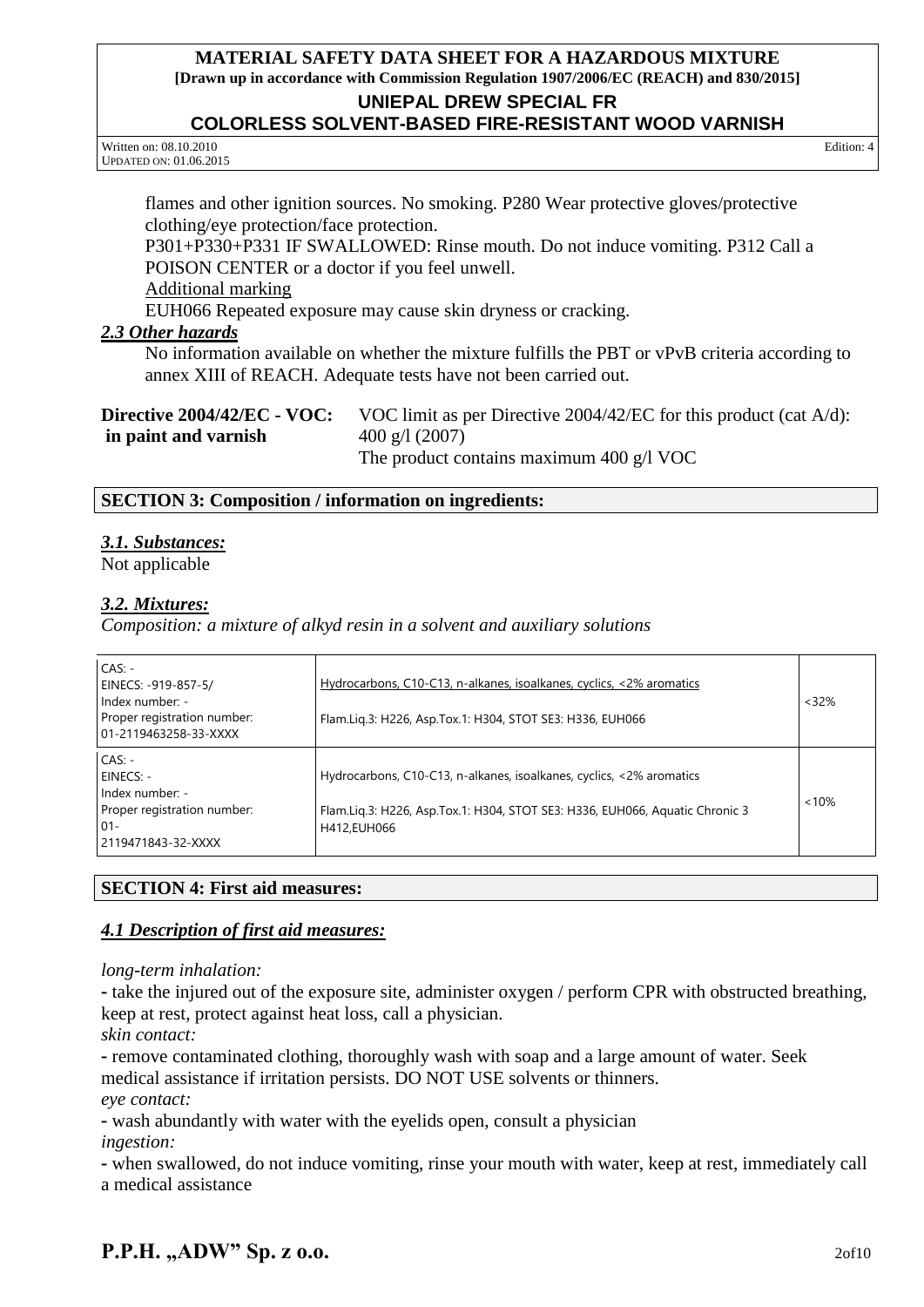#### **UNIEPAL DREW SPECIAL FR COLORLESS SOLVENT-BASED FIRE-RESISTANT WOOD VARNISH**

Written on: 08.10.2010 UPDATED ON: 01.06.2015 Edition: 4

*burns:*

 if the contaminated clothing catches on fire, wash abundantly with water. Remove loose clothing. Do not tear off any clothing that stuck to one's skin. Seek medical assistance.

### *4.2. Most important symptoms and effects, both acute and delayed:*

No data available

#### *4.3 Indication of any immediate medical attention and special treatment required for the injured:* No data available

### **SECTION 5: Firefighting measures:**

### *5.1 Extinguishing media:*

Suitable extinguishing media: Sprinkling with water, alcohol-resistant foam, powder or carbon dioxide. Clean tanks and their environments by sprinkling with water.

*Suitable extinguishing media*: full water jet.

### *5.2. Special hazards arising from the substance or mixture:*

Since the product contains organic, flammable ingredients, black, thick smoke containing hazardous combustion products can be formed during fire (see point 10). Exposure to decomposition products may be dangerous to health. Cool closed tanks exposed to fire by sprinkling them with water. Do not allow fire extinguishing water to penetrate the water distribution or sewage system.

### *5.3 Advice for firefighters:*

In the event of fire, wear suitable respiratory apparatus.

### **SECTION 6: Accidental release measures:**

### *6.1 Personal precautions, protective equipment and emergency procedures:*

Use personal protective equipment. Ventilate area. See safety measures in pt. 7 and 8. Use respiratory protective devices. Do not let vapors accumulate in amounts which could form explosive concentrations. Vapors can accumulate in depressions. Remove ignition sources.

### *6.2 Environmental precautions:*

Avoid soil and water contamination, do not discharge to sewage. In the event of releasing large product amounts or contaminating the environment, notify suitable authorities and chemical rescue service.

### *6.3 Methods and materials for containment and cleaning up:*

Clean using detergents. Avoid solvents. Collect the spillage using non-flammable absorbent (earth, sand, diatomaceous earth, vermiculite) and place in a disposal tank as per local/domestic regulations (see pt. 13).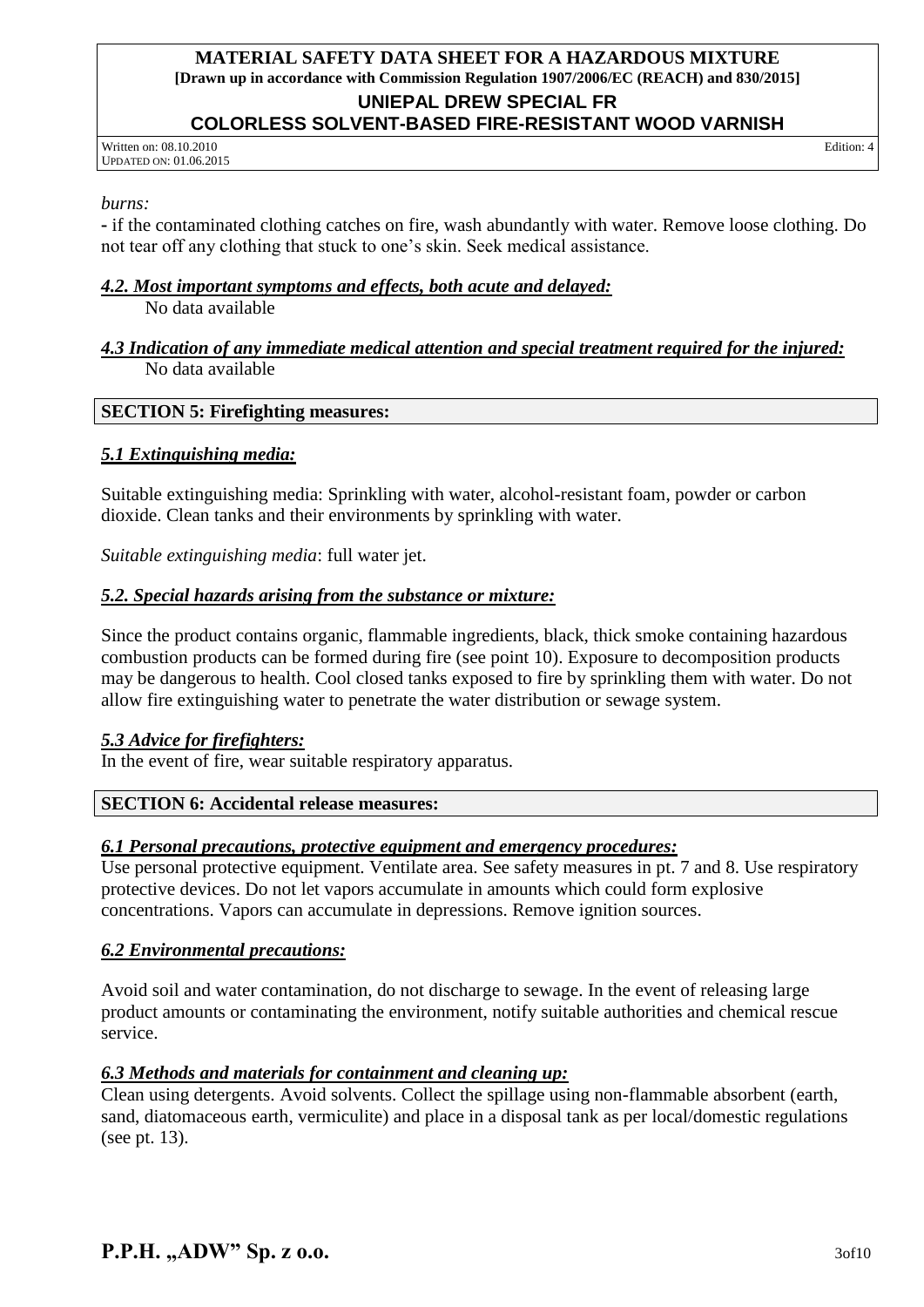## **UNIEPAL DREW SPECIAL FR**

## **COLORLESS SOLVENT-BASED FIRE-RESISTANT WOOD VARNISH**

Written on: 08.10.2010 UPDATED ON: 01.06.2015

Edition: 4

## *6.4 References to other sections:*

None

## **SECTION 7: Handling and storage:**

## *7.1 Precautions for safe handling:*

Do not exceed the maximum permissible exposure limits in the workplace (see pt. 8). Use in rooms equipped with suitable exhaust ventilation only. Avoid skin, eye and clothing contamination. Smoking, eating and drinking should be banned in the place of use. Avoid inhaling vapor or mist. Personal protective equipment - see pt. 8.

## **Guidelines for fire safety and anti-explosive protection:**

Prevent the concentration of flammable and/or explosive vapors in air in the workplace beyond permissible values. When transferring the product from one container to another, use earth connection and conductive materials. Do not use sparking devices. All personnel should have anti-static footwear, and the floor should be made of conductive materials. Keep away from heat, sparks and open flames. Take measures to eliminate static electricity (which can be the source of ignition of organic vapors). The product should only be used in rooms where sources of open flames and other sources of ignition were removed. Do not smoke. Storing contaminated rags and old paint residue, particularly in filters, can be the source of spontaneous ignition. Materials contaminated with the product, such as cleaning rags, paper towels and protective clothing can spontaneously ignite several hours later. To avoid a fire, all contaminated materials should be kept in sealed, metal containers or stacked in single layers outside the rooms, left there to dry, or placed in metal containers sprinkled with water. When disposed of in a landfill, contaminated materials should be washed with warm water with soap. At the end of each work day, contaminated materials should be removed from the workplace and stored outside. Keeping the workplace clean, having waste collected regularly and performing regular filter maintenance will reduce the risk of spontaneous ignition and other fire threats.

## *7.2 Conditions for safe storage, including any incompatibilities:*

## **Storage:**

## **Requirements for storage rooms and vessels:**

Observe the recommendations on the label. Keep out of unauthorized access. Containers which are opened must be carefully resealed and kept upright to prevent leakage/product release. Store at 5- 30°C in a dry, well-ventilated room, away from sources of heat, ignition and direct sunlight. Solvent vapors are heavier than air and can accumulate right above the floor. Fumes can mix with air to form an explosive mixture. Electrical installations / devices must comply with technical safety standards. 16 Keep away from sources of ignition - no smoking. Do not freeze. Store according to effective domestic laws.

## **Guidelines on joint storage:**

Keep away from oxidants, strong acids and alkali materials.

# *7.3 Specific end use(s):*

None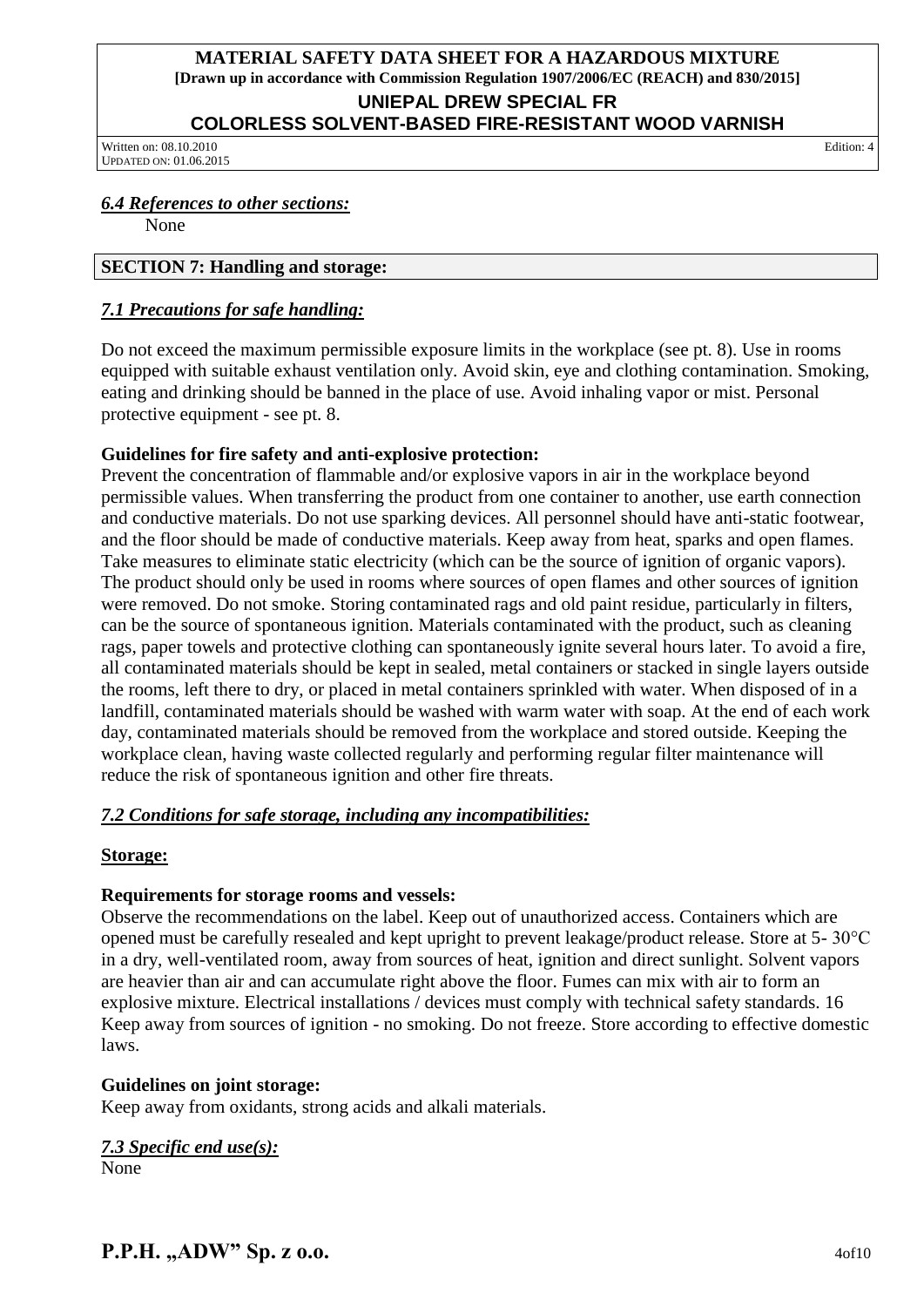**UNIEPAL DREW SPECIAL FR** 

### **COLORLESS SOLVENT-BASED FIRE-RESISTANT WOOD VARNISH**

Written on: 08.10.2010 UPDATED ON: 01.06.2015 Edition: 4

## **SECTION 8: Exposure controls/personal protection:**

## *8.1. Control parameters:*

| <b>Specification</b>                                                                                                                                                                                                                                                                                                                                                                                                                           | EL                    | <b>STEL</b> | <b>MAC</b> | <b>ACBM</b> |
|------------------------------------------------------------------------------------------------------------------------------------------------------------------------------------------------------------------------------------------------------------------------------------------------------------------------------------------------------------------------------------------------------------------------------------------------|-----------------------|-------------|------------|-------------|
| Polycyclic-aromatic hydrocarbons (PAH)                                                                                                                                                                                                                                                                                                                                                                                                         |                       |             |            |             |
| - as the sum of concentration products and<br>carcinogenicity coefficients 9 carcinogenic PAHs<br>$\lceil$ $\lceil$ $\lceil$ $\lceil$ $\lceil$ $\lceil$ $\lceil$ $\lceil$ $\lceil$ $\lceil$ $\lceil$ $\lceil$ $\lceil$ $\lceil$ $\lceil$ $\lceil$ $\lceil$ $\lceil$ $\lceil$ $\lceil$ $\lceil$ $\lceil$ $\lceil$ $\lceil$ $\lceil$ $\lceil$ $\lceil$ $\lceil$ $\lceil$ $\lceil$ $\lceil$ $\lceil$ $\lceil$ $\lceil$ $\lceil$ $\lceil$ $\lceil$ | $0.02 \text{ mg/m}^3$ |             |            |             |

\* PAHs are the ingredients of hydrocarbons, C9-C10, n-alkanes, isoalkanes, cyclics, <2% aromatics

Legal basis: Journal of Laws of 2104, item 817.

Recommended monitoring procedures

Use the procedures for monitoring concentrations of hazardous materials in the air and procedures for the control of air cleanliness in the working environment - where available and reasonable - in accordance with relevant Polish or European standards taking into account the conditions at the site of exposure and the appropriate measurement methods adapted to the working conditions. The type, nature, and frequency of measurements and tests shall comply with the requirements contained in Ordinance of the Minister of Health of 2 February 2011 Journal of Laws No. 33, item 166).

#### **DNEL value**

| Hydrocarbons, C9-C10, n-alkanes, isoalkanes, cyclics, <2% aromatics (CE 927-241-2] |                                   |
|------------------------------------------------------------------------------------|-----------------------------------|
| employee, long-term exposure through the skin, systemic effect                     | $300 \frac{\text{mg}}{\text{kg}}$ |
| employee, long-term exposure through inhalation, systemic effect                   | $1500 \text{ mg/m}^3$             |
| consumer, long-term exposure through ingestion, systemic effect                    | $300 \frac{\text{mg}}{\text{kg}}$ |
| consumer, long-term exposure through the skin, systemic effect                     | $300 \frac{\text{mg}}{\text{kg}}$ |
| consumer, long-term exposure through inhalation, systemic effect                   | 900 mg/m <sup>3</sup>             |

### *8.2 Exposure control:*

*Personal protection:*

 respiratory protection: regardless of whether spraying is performed in painting booths, it is not possible to fully control the contents of solids and solvent vapors in air. In these cases, operators should wear respirators fed with clean air throughout the painting process, until the concentration of solvent vapors falls below the permissible limit.

eye protection: protective glasses - use when splashing is possible.

 hand protection: with long-term or repeated contact, use gloves protecting against chemical hazards. Protective cream can help protect exposed skin. However, it should not be used after exposure. Wash your skin after each contact with the product.

Use chemical-resistant protective gloves as per EN 374.

Recommended gloves: Nitrile.

Minimum resistance time: 480 min.

The recommended gloves are selected based on the dominant solvent used in the product.

When long-term or repeated exposure is expected, gloves with protection class 6 (resistance time of 480 min. and more according to EN 374) are recommended. When short-term exposure is expected, gloves with protection class 2 (resistance time of 30 min. and more according to EN 374) are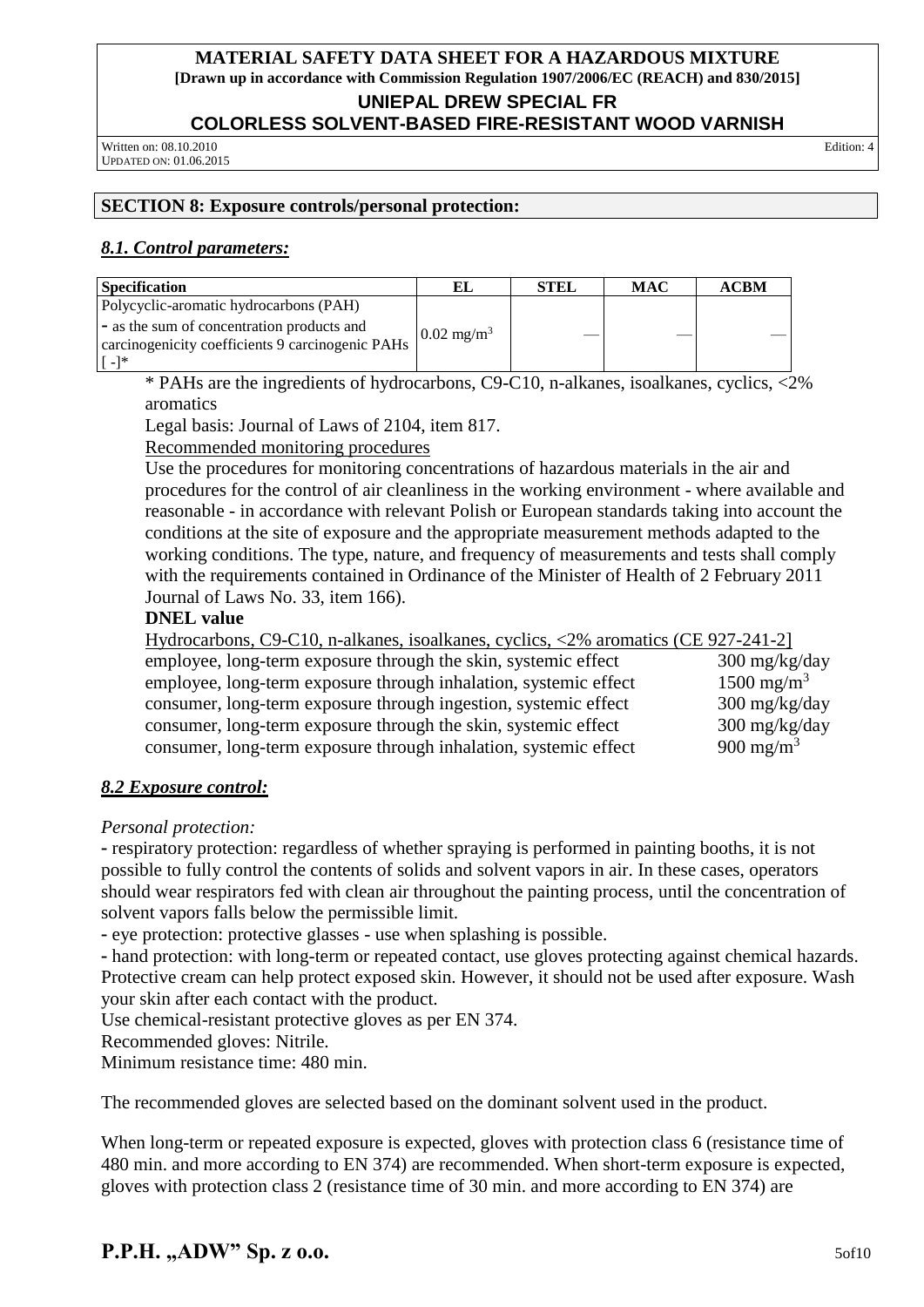#### **UNIEPAL DREW SPECIAL FR COLORLESS SOLVENT-BASED FIRE-RESISTANT WOOD VARNISH**

Written on: 08.10.2010 UPDATED ON: 01.06.2015 Edition: 4

recommended).

NOTICE: the choice of suitable gloves for individual applications and time of use in the workplace should be made in consideration of all important factors, such as: other chemical substances which can be used, technical requirements (protection against cuts/piercing, ergonomics, thermal protection), potential body reaction to the glove material, as well as the instructions/specifications provided by the glove manufacturer.

skin and body protection: protective clothes

#### **SECTION 9: Physical and chemical properties:**

#### *9.1. Information on basic physical and chemical properties:*

| a)           | Appearance:                           | transparent, viscous liquid             |
|--------------|---------------------------------------|-----------------------------------------|
| b)           | Odor:                                 | characteristic                          |
| c)           | odor threshold:                       | no data available                       |
| d)           | $pH$ :                                | no data available                       |
| e)           | melting/solidification point:         | Approx. $0^{\circ}$ C                   |
| f)           | initial boiling point and             |                                         |
|              | boiling range:                        | $130 - 170$ (solvent)                   |
| g)           | flash point:                          | $>23^{\circ}C$                          |
| h)           | evaporation rate:                     | No data available                       |
| $\mathbf{i}$ | flammability:                         | No data available                       |
| j)           | upper/lower explosive limit:          | $0,6 - 7$ % vol. (for the solvent)      |
| $\bf k)$     | vapor pressure:                       | No data available                       |
| $\mathbf{I}$ | vapor density:                        | No data available                       |
| m)           | relative density (at $20^{\circ}$ C): | $1.01$ g/cm3                            |
| n)           | solubility:                           | in water: insoluble                     |
|              |                                       | in other solvents: xylene, white spirit |
| $\circ$ )    | partition coefficient: n-             |                                         |
|              | octanol/water:                        | no data available                       |
| p)           | autoignition temperature:             | above 200°C                             |
| q)           | decomposition temperature:            | no data available                       |
| r)           | viscosity $(25^{\circ}C)$ :           | no data available                       |
| s)           | explosive properties:                 | no data available                       |
| t)           | oxidizing properties:                 | no data available                       |
|              |                                       |                                         |

#### *9.2. Other Information;*

None

**SECTION 10: Stability and reactivity:**

*10.1. Reactivity:*

No data available

*10.2. Chemical stability*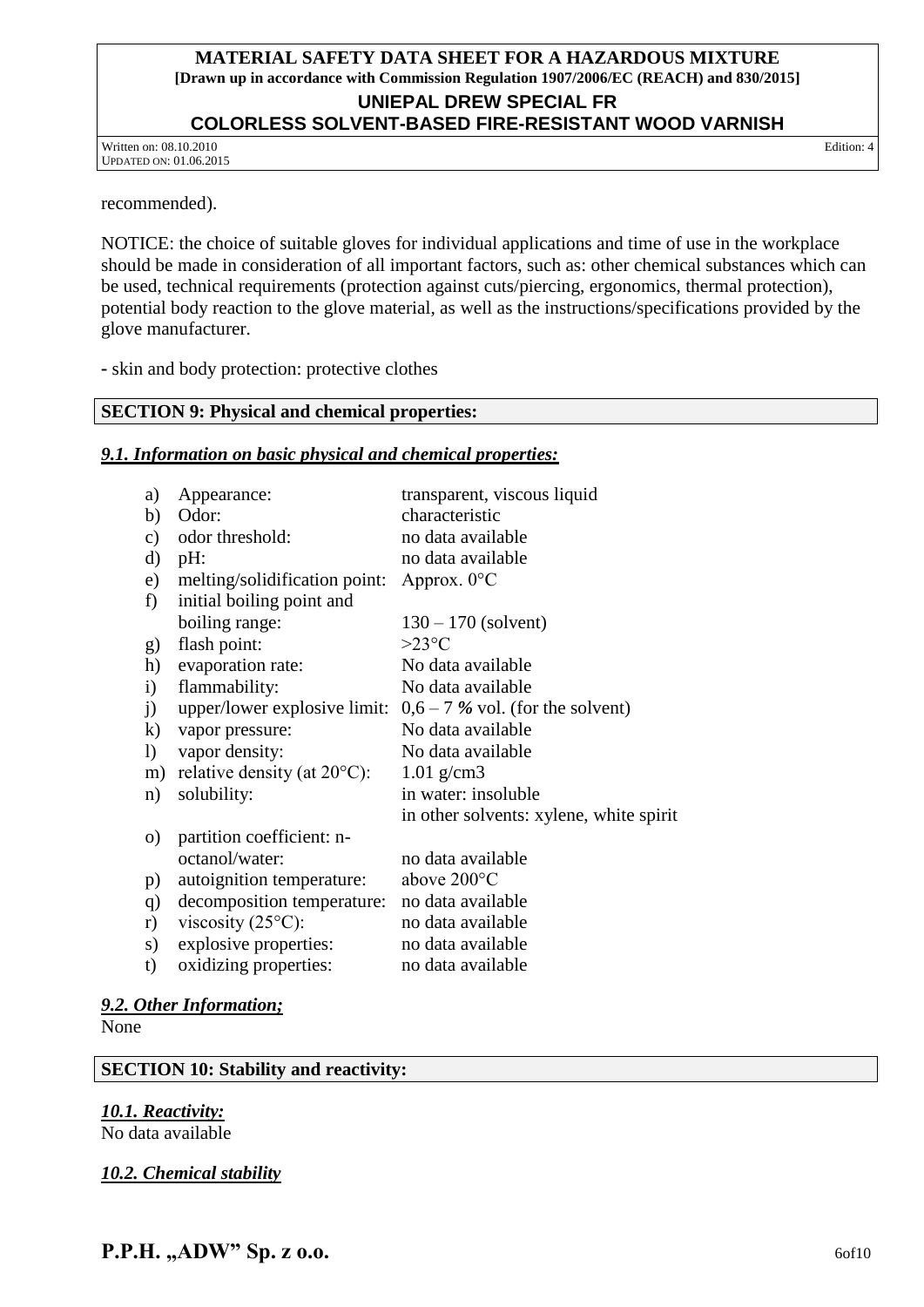#### **UNIEPAL DREW SPECIAL FR**

## **COLORLESS SOLVENT-BASED FIRE-RESISTANT WOOD VARNISH**

Written on: 08.10.2010 UPDATED ON: 01.06.2015 Edition: 4

Stable in correct storage conditions.

#### *10.3. Possibility of hazardous reactions:*

No data available

#### *10.4. Conditions to avoid:*

High temperatures, open flames, other sources of ignition

#### *10.5. Incompatible materials:*

None

#### *10.6. Hazardous decomposition products:*

Gases containing carbon oxides and nitrogen oxides, among others, can be produced during fire.

#### **SECTION 11: Toxicological information:**

#### *11.1 Information on toxicological effects:*

#### *Toxicity of components:*

| Acute toxicity $LD_{50}$ (oral, rat)<br>$>$ 5000 mg/kg<br>$>$ 5000 mg/kg<br>Acute toxicity $LD_{50}$ (skin, rabbit)<br>$> 4951$ mg/l/4h<br>Acute toxicity $LC_{50}$ (inhalation)<br><b>Toxicity of the mixture</b><br><b>Acute toxicity</b><br>Based on available data, the classification criteria are not met.<br><i>Caustic/irritating effect on the skin</i><br>Based on available data, the classification criteria are not met.<br>Serious damage to eyes/irritating effect on the eyes<br>Based on available data, the classification criteria are not met.<br>Respiratory or skin sensitization<br>Based on available data, the classification criteria are not met.<br>Mutagenic effect to reproductive cells<br>Based on available data, the classification criteria are not met.<br><i>Carcinogenicity</i><br>Based on available data, the classification criteria are not met.<br><b>Toxicity for reproduction</b><br>Based on available data, the classification criteria are not met.<br><b>Specific Target Organ Toxicity (STOT) - single exposure</b><br>May cause drowsiness or dizziness.<br><u> Specific target organ toxicity (STOT) – repeated exposure</u><br>Based on available data, the classification criteria are not met.<br><b>Aspiration hazard</b><br>May have lethal effect when swallowed or inhaled. | <u>Hydrocarbons, C10-C13, n-alkanes, isoalkanes, cyclics, &lt;2% aromatics [CE 927-241-2]</u> |  |
|----------------------------------------------------------------------------------------------------------------------------------------------------------------------------------------------------------------------------------------------------------------------------------------------------------------------------------------------------------------------------------------------------------------------------------------------------------------------------------------------------------------------------------------------------------------------------------------------------------------------------------------------------------------------------------------------------------------------------------------------------------------------------------------------------------------------------------------------------------------------------------------------------------------------------------------------------------------------------------------------------------------------------------------------------------------------------------------------------------------------------------------------------------------------------------------------------------------------------------------------------------------------------------------------------------------------------------------|-----------------------------------------------------------------------------------------------|--|
|                                                                                                                                                                                                                                                                                                                                                                                                                                                                                                                                                                                                                                                                                                                                                                                                                                                                                                                                                                                                                                                                                                                                                                                                                                                                                                                                        |                                                                                               |  |
|                                                                                                                                                                                                                                                                                                                                                                                                                                                                                                                                                                                                                                                                                                                                                                                                                                                                                                                                                                                                                                                                                                                                                                                                                                                                                                                                        |                                                                                               |  |
|                                                                                                                                                                                                                                                                                                                                                                                                                                                                                                                                                                                                                                                                                                                                                                                                                                                                                                                                                                                                                                                                                                                                                                                                                                                                                                                                        |                                                                                               |  |
|                                                                                                                                                                                                                                                                                                                                                                                                                                                                                                                                                                                                                                                                                                                                                                                                                                                                                                                                                                                                                                                                                                                                                                                                                                                                                                                                        |                                                                                               |  |
|                                                                                                                                                                                                                                                                                                                                                                                                                                                                                                                                                                                                                                                                                                                                                                                                                                                                                                                                                                                                                                                                                                                                                                                                                                                                                                                                        |                                                                                               |  |
|                                                                                                                                                                                                                                                                                                                                                                                                                                                                                                                                                                                                                                                                                                                                                                                                                                                                                                                                                                                                                                                                                                                                                                                                                                                                                                                                        |                                                                                               |  |
|                                                                                                                                                                                                                                                                                                                                                                                                                                                                                                                                                                                                                                                                                                                                                                                                                                                                                                                                                                                                                                                                                                                                                                                                                                                                                                                                        |                                                                                               |  |
|                                                                                                                                                                                                                                                                                                                                                                                                                                                                                                                                                                                                                                                                                                                                                                                                                                                                                                                                                                                                                                                                                                                                                                                                                                                                                                                                        |                                                                                               |  |
|                                                                                                                                                                                                                                                                                                                                                                                                                                                                                                                                                                                                                                                                                                                                                                                                                                                                                                                                                                                                                                                                                                                                                                                                                                                                                                                                        |                                                                                               |  |
|                                                                                                                                                                                                                                                                                                                                                                                                                                                                                                                                                                                                                                                                                                                                                                                                                                                                                                                                                                                                                                                                                                                                                                                                                                                                                                                                        |                                                                                               |  |
|                                                                                                                                                                                                                                                                                                                                                                                                                                                                                                                                                                                                                                                                                                                                                                                                                                                                                                                                                                                                                                                                                                                                                                                                                                                                                                                                        |                                                                                               |  |
|                                                                                                                                                                                                                                                                                                                                                                                                                                                                                                                                                                                                                                                                                                                                                                                                                                                                                                                                                                                                                                                                                                                                                                                                                                                                                                                                        |                                                                                               |  |
|                                                                                                                                                                                                                                                                                                                                                                                                                                                                                                                                                                                                                                                                                                                                                                                                                                                                                                                                                                                                                                                                                                                                                                                                                                                                                                                                        |                                                                                               |  |
|                                                                                                                                                                                                                                                                                                                                                                                                                                                                                                                                                                                                                                                                                                                                                                                                                                                                                                                                                                                                                                                                                                                                                                                                                                                                                                                                        |                                                                                               |  |
|                                                                                                                                                                                                                                                                                                                                                                                                                                                                                                                                                                                                                                                                                                                                                                                                                                                                                                                                                                                                                                                                                                                                                                                                                                                                                                                                        |                                                                                               |  |
|                                                                                                                                                                                                                                                                                                                                                                                                                                                                                                                                                                                                                                                                                                                                                                                                                                                                                                                                                                                                                                                                                                                                                                                                                                                                                                                                        |                                                                                               |  |
|                                                                                                                                                                                                                                                                                                                                                                                                                                                                                                                                                                                                                                                                                                                                                                                                                                                                                                                                                                                                                                                                                                                                                                                                                                                                                                                                        |                                                                                               |  |
|                                                                                                                                                                                                                                                                                                                                                                                                                                                                                                                                                                                                                                                                                                                                                                                                                                                                                                                                                                                                                                                                                                                                                                                                                                                                                                                                        |                                                                                               |  |
|                                                                                                                                                                                                                                                                                                                                                                                                                                                                                                                                                                                                                                                                                                                                                                                                                                                                                                                                                                                                                                                                                                                                                                                                                                                                                                                                        |                                                                                               |  |
|                                                                                                                                                                                                                                                                                                                                                                                                                                                                                                                                                                                                                                                                                                                                                                                                                                                                                                                                                                                                                                                                                                                                                                                                                                                                                                                                        |                                                                                               |  |
|                                                                                                                                                                                                                                                                                                                                                                                                                                                                                                                                                                                                                                                                                                                                                                                                                                                                                                                                                                                                                                                                                                                                                                                                                                                                                                                                        |                                                                                               |  |
|                                                                                                                                                                                                                                                                                                                                                                                                                                                                                                                                                                                                                                                                                                                                                                                                                                                                                                                                                                                                                                                                                                                                                                                                                                                                                                                                        |                                                                                               |  |
|                                                                                                                                                                                                                                                                                                                                                                                                                                                                                                                                                                                                                                                                                                                                                                                                                                                                                                                                                                                                                                                                                                                                                                                                                                                                                                                                        |                                                                                               |  |
|                                                                                                                                                                                                                                                                                                                                                                                                                                                                                                                                                                                                                                                                                                                                                                                                                                                                                                                                                                                                                                                                                                                                                                                                                                                                                                                                        |                                                                                               |  |

#### **SECTION 12: Ecological information:**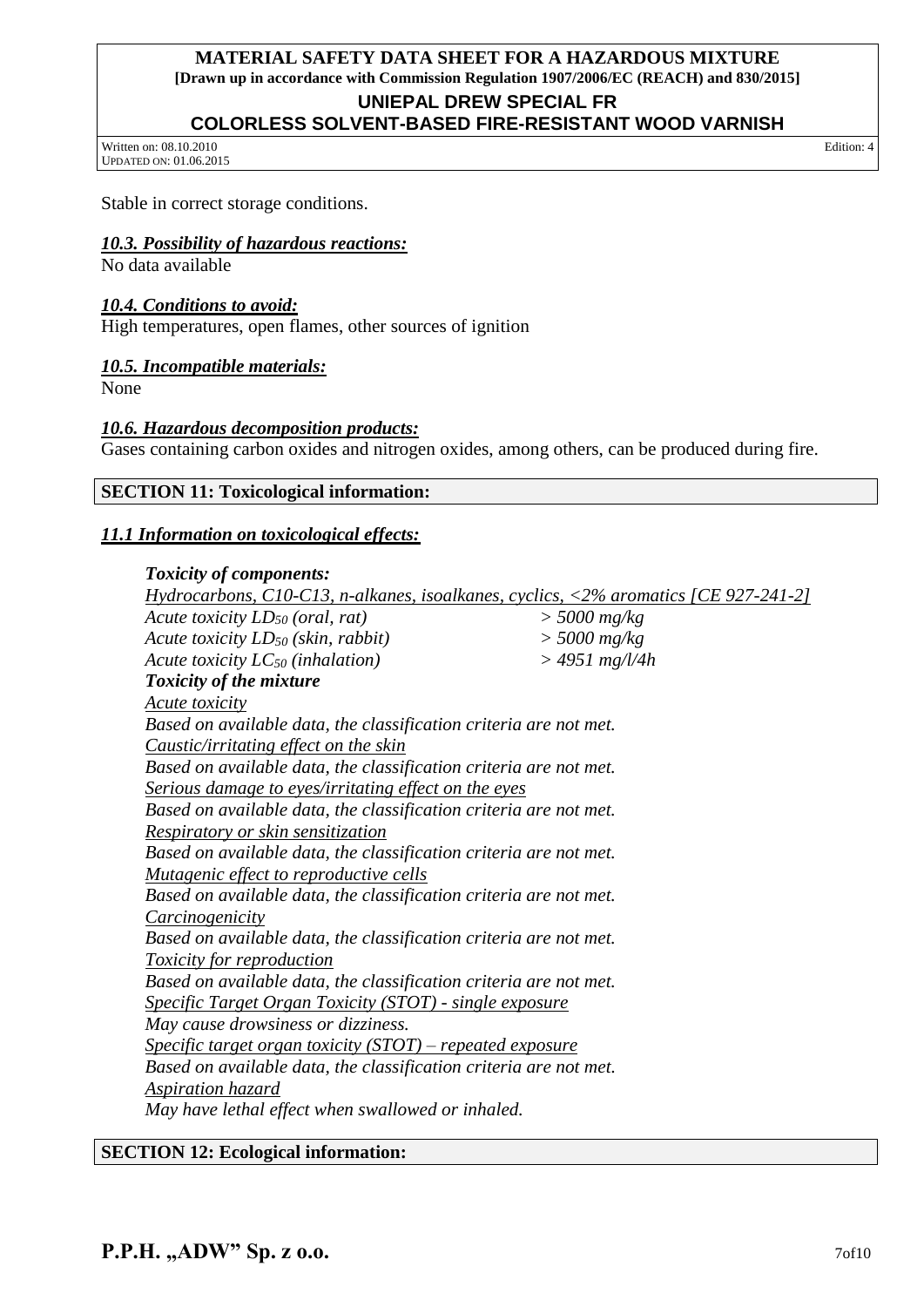#### **UNIEPAL DREW SPECIAL FR**

#### **COLORLESS SOLVENT-BASED FIRE-RESISTANT WOOD VARNISH**

Written on: 08.10.2010 UPDATED ON: 01.06.2015

#### *12.1. Toxicity*

Toxicity of components:

Hydrocarbons, C10-C13, n-alkanes, isoalkanes, cyclics, <2% aromatics Acute toxicity to fish LL<sub>50</sub> 10-30 mg/l/96h/Oncorhynchus mykiss

Acute toxicity to crustacean  $EL_{50}$  22-26 mg/l/48h/Daphnia magna<br>Acute toxicity to algae  $EL_{50}$  subcapitata > 1000 mg/l/Pseudokirchneriella Acute toxicity to algae  $EL_{50}$  subcapitata

Toxicity to algae NOERL < 1 mg/l/Pseudokirchneriella subcapitata

Toxicity of the mixture

The product is not classified as posing a hazard for the environment.

## *12.2 Persistence and degradability*

Data for the components

Hydrocarbons, C10-C13, n-alkanes, isoalkanes, cyclics, <2% aromatics Biodegradation in 89% within 28 days Data for the mixture No data available for the mixture

## *12.3. Bioaccumulative potential*

No data available for the mixture

### *12.4 Mobility in soil.*

The product is insoluble in water and is therefore not mobile in soil. The mobility of individual ingredients depends on their hydrophilic and hydrophobic properties and abiotic and biotic conditions in soil, including its structure, climatic conditions, season of the year and organisms inhabiting the soil.

### *12.5. Results of PBT and vPvB assessment*

Not determined.

### *12.6 Other adverse effects.*

The product is not classified as posing a hazard for the ozone layer. Consider other adverse effects for the environment, posed by individual ingredients of the mixture (e.g. capacity to disturb the hormone balance, impact on global warming).

#### **SECTION 13: Waste disposal considerations:**

Do not dispose of this product as unsorted municipal waste.

Destroy through incineration in dedicated devices complying with waste disposal regulations. Waste code: 08 01 11<sup>\*</sup> - waste paint and varnish containing organic solvents or other dangerous substances

Take empty packaging to a suitable landfill or dispose of it according to local regulations.

### **SECTION 14: Transport information:**

shipping name: UNIEPAL DREW - colorless solvent-based fire-resistant wood varnish

### *14.1 UN number:* 1263

*14.2. 14.2 UN proper shipping name:* Paint

**P.P.H.** .., ADW" Sp. z o.o. 80f10

Edition: 4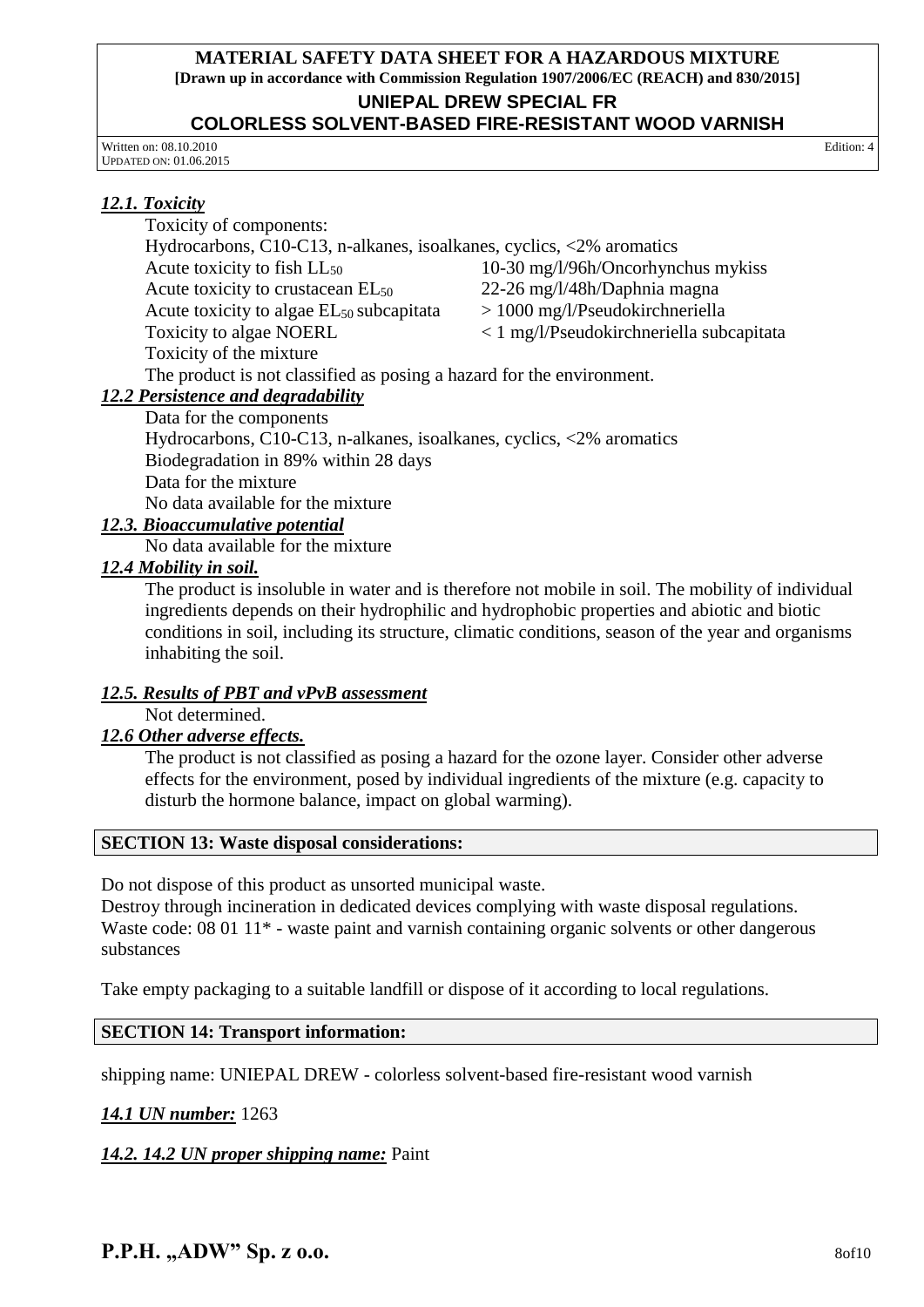## **UNIEPAL DREW SPECIAL FR**

## **COLORLESS SOLVENT-BASED FIRE-RESISTANT WOOD VARNISH**

Written on: 08.10.2010 UPDATED ON: 01.06.2015 Edition: 4

## *14.3. 14.3 Transport hazard class(es):* 3

*14.4. Packaging group:* III

*14.5. Environmental hazards:* hazard identification number: 30 warning label: no. 3

*14.6. 14.6 Special precautions for the user:* None

### *14.7. Transport in bulk according to Annex II of MARPOL 73/78 and the IBC Code:* None

The product has a classification assessment concerning the transport of hazardous goods. Based on regulation no. 3.3.3.1.5. (ADR agreement), a product packed in vessels up to 450 l is not regulated by ADR (homogeneous non-poisoning and non-caustic solutions and mixtures with a flash point of at least 23°C (viscous materials, such as paint and varnish, with the exception of materials containing more than 20% of nitrocellulose, packed in vessels of up to 450 l).

## **SECTION 15: Regulatory information:**

## *15.1. Safety, health and environmental regulations/legislation specific for the substance or mixture:*

Act of 25 May 2011 on chemical substances and their mixtures (Journal of Laws No. 63, item 322, as amended).

Regulation of the Minister of Labor and Social Policy of 6 June 2014 on the maximum permissible concentration and intensity of harmful agents in the workplace (Journal of Laws No 2014, item 817). The Waste Act of 14 December 2012. (Journal of Laws of 2103, item 21).

Act of 27 May 2001 on packaging and packaging waste (Journal of Laws 2103, item 888). Ordinance of the Minister of the Environment of 9 September 2014 on the waste catalog (Journal of Laws of 2014, item 1923).

Ordinance of the Minister of the Economy of 21 December 2005 on the basic requirements for personal protective equipment (Journal of Laws, No. 259, item 2173).

Ordinance of the Minister of Health of 2 February 2011 on tests and measurements of factors detrimental to health in the work environment (Journal of Laws, No. 33, item 166).

European ADR agreement concerning the international road transport of hazardous goods. Regulation (EC) **1907/2006/WE** of the European Parliament and of the Council of 18 December 2006 concerning the Registration, Evaluation, Authorisation and Restriction of Chemicals (REACH), establishing a European Chemicals Agency, amending Directive 1999/45/EC and repealing Council Regulation (EEC) No 793/93 and Commission Regulation (EC) No 1488/94 as well as Council Directive 76/769/EEC and Commission Directives 91/155/EEC, 93/67/EEC, 93/105/EC and 2000/21/EC with further amendments.

Regulation (EC) No **1272/2008** of the European Parliament and of the Council of 16 December 2008 on classification, labelling and packaging of substances and mixtures, amending and repealing Directives 67/548/EEC and 1999/45/EC, and amending Regulation (EC) No 1907/2006 with amendments.

Commission Regulation (EU) **830/2015** of 28 May 2015 amending Regulation (EC) No 1907/2006 of